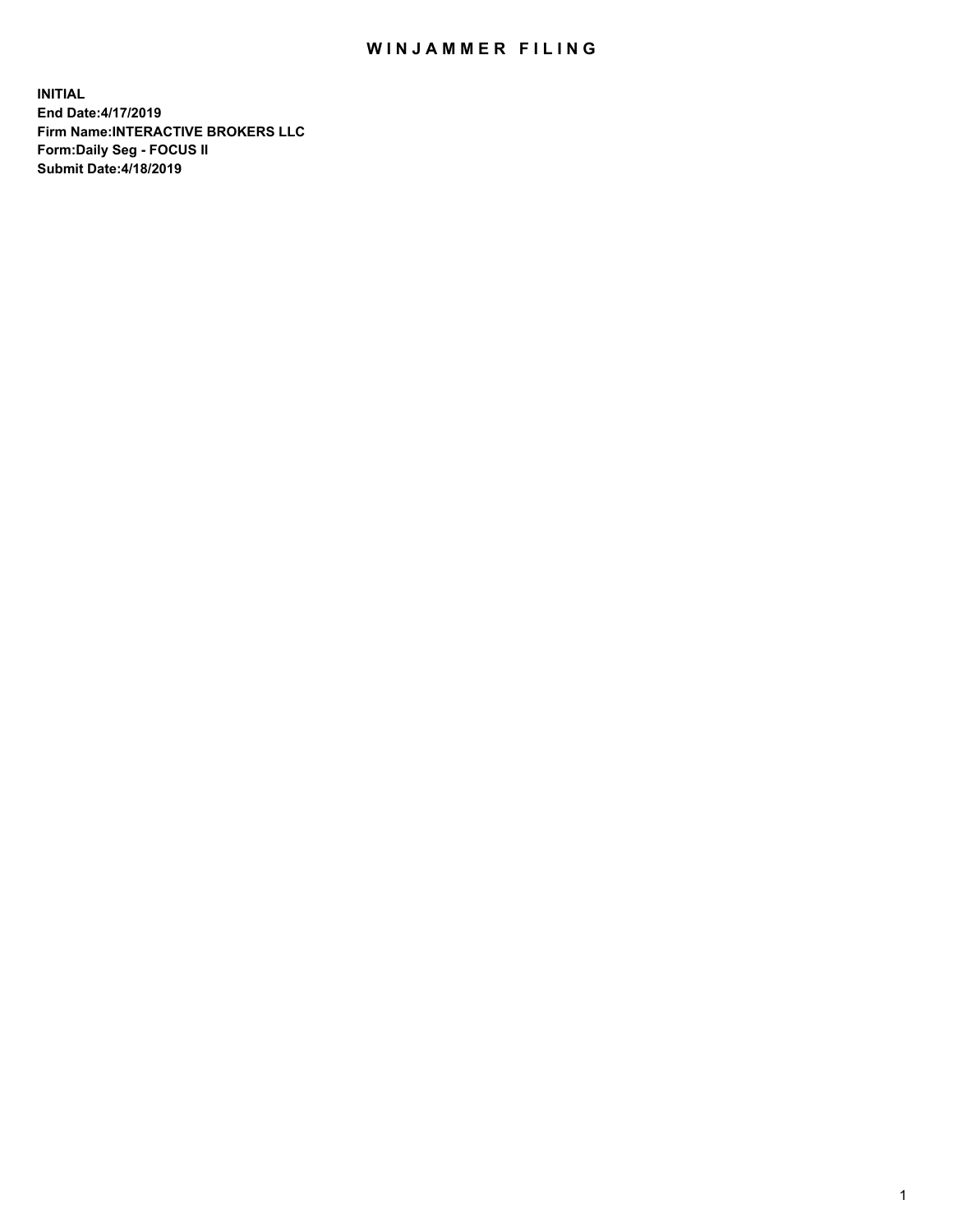**INITIAL End Date:4/17/2019 Firm Name:INTERACTIVE BROKERS LLC Form:Daily Seg - FOCUS II Submit Date:4/18/2019 Daily Segregation - Cover Page**

| Name of Company                                                                                                                                                                                                                                                                                                                | <b>INTERACTIVE BROKERS LLC</b>                                                                  |
|--------------------------------------------------------------------------------------------------------------------------------------------------------------------------------------------------------------------------------------------------------------------------------------------------------------------------------|-------------------------------------------------------------------------------------------------|
| <b>Contact Name</b>                                                                                                                                                                                                                                                                                                            | James Menicucci                                                                                 |
| <b>Contact Phone Number</b>                                                                                                                                                                                                                                                                                                    | 203-618-8085                                                                                    |
| <b>Contact Email Address</b>                                                                                                                                                                                                                                                                                                   | jmenicucci@interactivebrokers.c<br>om                                                           |
| FCM's Customer Segregated Funds Residual Interest Target (choose one):<br>a. Minimum dollar amount: ; or<br>b. Minimum percentage of customer segregated funds required:% ; or<br>c. Dollar amount range between: and; or<br>d. Percentage range of customer segregated funds required between:% and%.                         | $\overline{\mathbf{0}}$<br>$\overline{\mathbf{0}}$<br>155,000,000 245,000,000<br>0 <sub>0</sub> |
| FCM's Customer Secured Amount Funds Residual Interest Target (choose one):<br>a. Minimum dollar amount: ; or<br>b. Minimum percentage of customer secured funds required:% ; or<br>c. Dollar amount range between: and; or<br>d. Percentage range of customer secured funds required between:% and%.                           | $\overline{\mathbf{0}}$<br>0<br>80,000,000 120,000,000<br>0 <sub>0</sub>                        |
| FCM's Cleared Swaps Customer Collateral Residual Interest Target (choose one):<br>a. Minimum dollar amount: ; or<br>b. Minimum percentage of cleared swaps customer collateral required:% ; or<br>c. Dollar amount range between: and; or<br>d. Percentage range of cleared swaps customer collateral required between:% and%. | $\overline{\mathbf{0}}$<br><u>0</u><br>$\underline{0}$ $\underline{0}$<br>00                    |

Attach supporting documents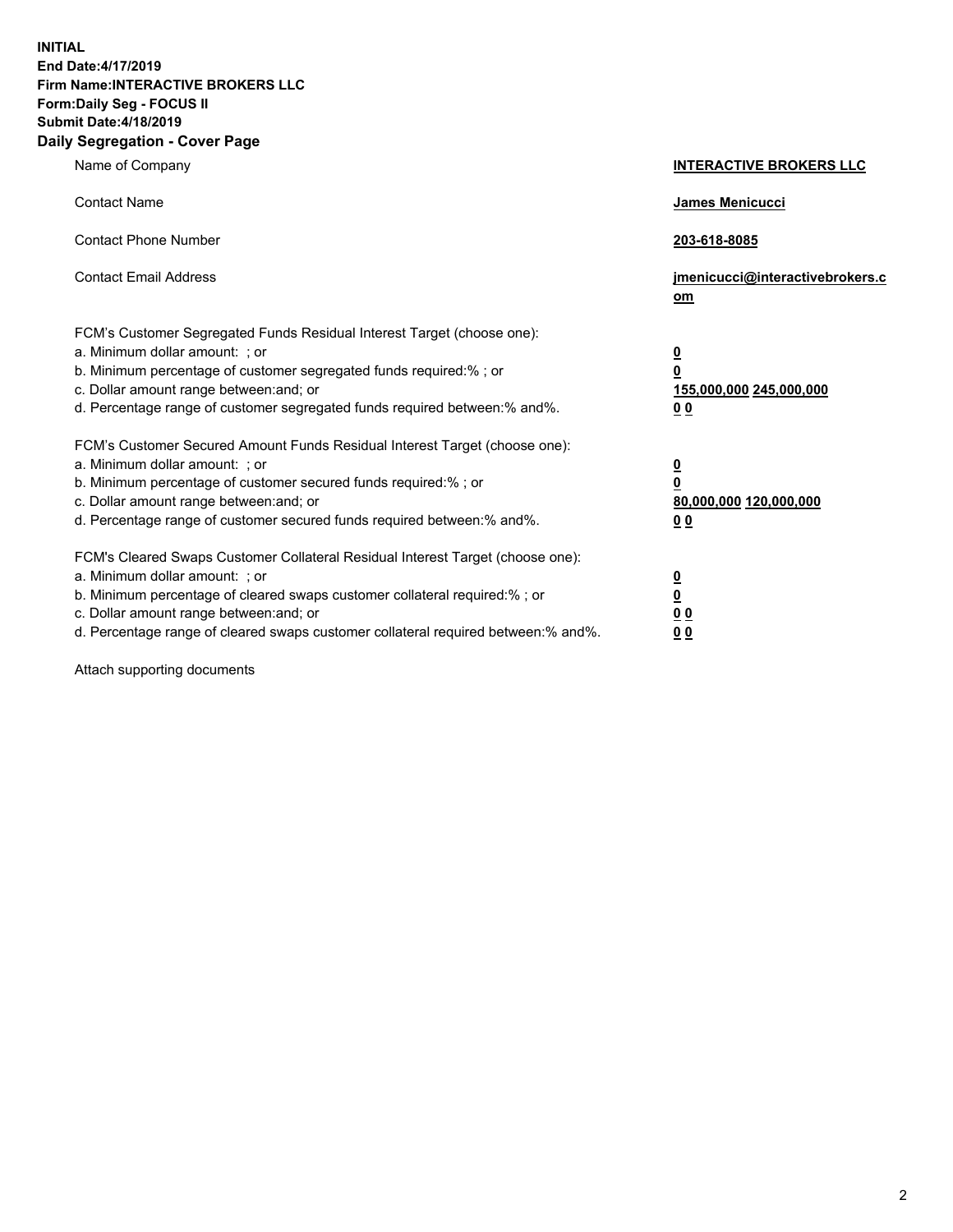## **INITIAL End Date:4/17/2019 Firm Name:INTERACTIVE BROKERS LLC Form:Daily Seg - FOCUS II Submit Date:4/18/2019 Daily Segregation - Secured Amounts**

|                | Dany Ocgregation - Oceaned Anioante                                                               |                                                      |
|----------------|---------------------------------------------------------------------------------------------------|------------------------------------------------------|
|                | Foreign Futures and Foreign Options Secured Amounts                                               |                                                      |
|                | Amount required to be set aside pursuant to law, rule or regulation of a foreign                  | $0$ [7305]                                           |
|                | government or a rule of a self-regulatory organization authorized thereunder                      |                                                      |
| 1.             | Net ledger balance - Foreign Futures and Foreign Option Trading - All Customers                   |                                                      |
|                | A. Cash                                                                                           | 436,646,902 [7315]                                   |
|                | B. Securities (at market)                                                                         | $0$ [7317]                                           |
| 2.             | Net unrealized profit (loss) in open futures contracts traded on a foreign board of trade         | 12,586,284 [7325]                                    |
| 3.             | Exchange traded options                                                                           |                                                      |
|                | a. Market value of open option contracts purchased on a foreign board of trade                    | 159,056 [7335]                                       |
|                | b. Market value of open contracts granted (sold) on a foreign board of trade                      | $-13,502$ [7337]                                     |
| 4.             | Net equity (deficit) (add lines 1. 2. and 3.)                                                     | 449,378,740 [7345]                                   |
| 5.             | Account liquidating to a deficit and account with a debit balances - gross amount                 | 3,344 [7351]                                         |
|                | Less: amount offset by customer owned securities                                                  | 0 [7352] 3,344 [7354]                                |
| 6.             | Amount required to be set aside as the secured amount - Net Liquidating Equity                    | 449,382,084 [7355]                                   |
|                | Method (add lines 4 and 5)                                                                        |                                                      |
| 7.             | Greater of amount required to be set aside pursuant to foreign jurisdiction (above) or line<br>6. | 449,382,084 [7360]                                   |
|                | FUNDS DEPOSITED IN SEPARATE REGULATION 30.7 ACCOUNTS                                              |                                                      |
| $\mathbf{1}$ . | Cash in banks                                                                                     |                                                      |
|                | A. Banks located in the United States                                                             | 67,639,158 [7500]                                    |
|                | B. Other banks qualified under Regulation 30.7                                                    | 0 [7520] 67,639,158 [7530]                           |
| 2.             | Securities                                                                                        |                                                      |
|                | A. In safekeeping with banks located in the United States                                         | 412,444,985 [7540]                                   |
|                | B. In safekeeping with other banks qualified under Regulation 30.7                                | 0 [7560] 412,444,985 [7570]                          |
| 3.             | Equities with registered futures commission merchants                                             |                                                      |
|                | A. Cash                                                                                           | $0$ [7580]                                           |
|                | <b>B.</b> Securities                                                                              | $0$ [7590]                                           |
|                | C. Unrealized gain (loss) on open futures contracts                                               | $0$ [7600]                                           |
|                | D. Value of long option contracts                                                                 | $0$ [7610]                                           |
|                | E. Value of short option contracts                                                                | 0 [7615] 0 [7620]                                    |
| 4.             | Amounts held by clearing organizations of foreign boards of trade                                 |                                                      |
|                | A. Cash                                                                                           | $0$ [7640]                                           |
|                | <b>B.</b> Securities                                                                              | $0$ [7650]                                           |
|                | C. Amount due to (from) clearing organization - daily variation                                   | $0$ [7660]                                           |
|                | D. Value of long option contracts                                                                 | $0$ [7670]                                           |
|                | E. Value of short option contracts                                                                | 0 [7675] 0 [7680]                                    |
| 5.             | Amounts held by members of foreign boards of trade                                                |                                                      |
|                | A. Cash                                                                                           | 88,893,644 [7700]                                    |
|                | <b>B.</b> Securities                                                                              | $0$ [7710]                                           |
|                | C. Unrealized gain (loss) on open futures contracts                                               | 135,818 [7720]                                       |
|                | D. Value of long option contracts                                                                 | 159,056 [7730]                                       |
|                | E. Value of short option contracts                                                                | <mark>-13,502</mark> [7735] <b>89,175,016</b> [7740] |
| 6.             | Amounts with other depositories designated by a foreign board of trade                            | $0$ [7760]                                           |
| 7.             | Segregated funds on hand                                                                          | $0$ [7765]                                           |
| 8.             | Total funds in separate section 30.7 accounts                                                     | 569,259,159 [7770]                                   |
| 9.             | Excess (deficiency) Set Aside for Secured Amount (subtract line 7 Secured Statement               | 119,877,075 [7380]                                   |
|                | Page 1 from Line 8)                                                                               |                                                      |
| 10.            | Management Target Amount for Excess funds in separate section 30.7 accounts                       | 80,000,000 [7780]                                    |
| 11.            | Excess (deficiency) funds in separate 30.7 accounts over (under) Management Target                | 39,877,075 [7785]                                    |
|                |                                                                                                   |                                                      |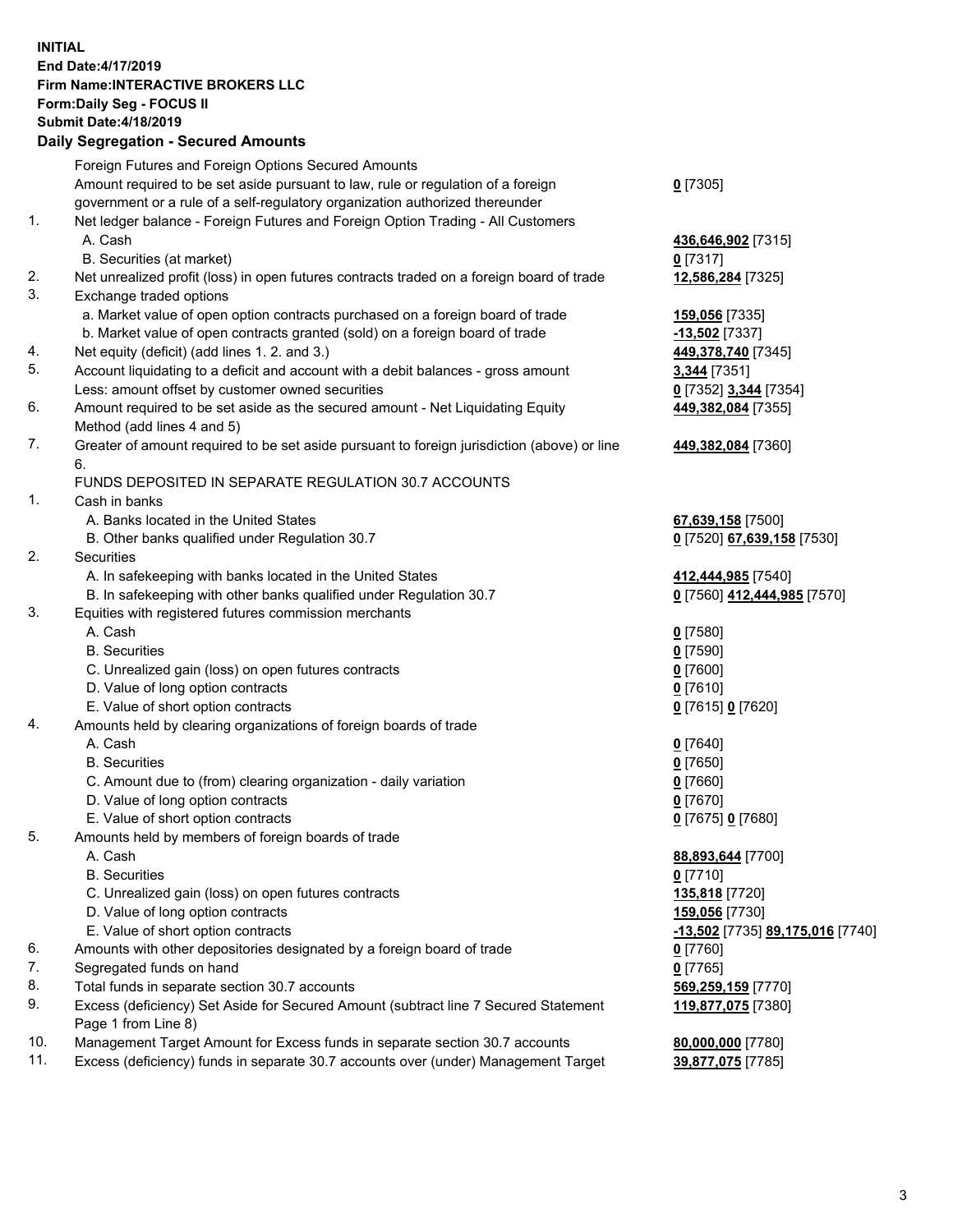**INITIAL End Date:4/17/2019 Firm Name:INTERACTIVE BROKERS LLC Form:Daily Seg - FOCUS II Submit Date:4/18/2019 Daily Segregation - Segregation Statement** SEGREGATION REQUIREMENTS(Section 4d(2) of the CEAct) 1. Net ledger balance A. Cash **3,718,837,637** [7010] B. Securities (at market) **0** [7020] 2. Net unrealized profit (loss) in open futures contracts traded on a contract market **41,915,393** [7030] 3. Exchange traded options A. Add market value of open option contracts purchased on a contract market **136,596,882** [7032] B. Deduct market value of open option contracts granted (sold) on a contract market **-187,941,069** [7033] 4. Net equity (deficit) (add lines 1, 2 and 3) **3,709,408,843** [7040] 5. Accounts liquidating to a deficit and accounts with debit balances - gross amount **1,244,082** [7045] Less: amount offset by customer securities **0** [7047] **1,244,082** [7050] 6. Amount required to be segregated (add lines 4 and 5) **3,710,652,925** [7060] FUNDS IN SEGREGATED ACCOUNTS 7. Deposited in segregated funds bank accounts A. Cash **482,196,559** [7070] B. Securities representing investments of customers' funds (at market) **2,265,034,870** [7080] C. Securities held for particular customers or option customers in lieu of cash (at market) **0** [7090] 8. Margins on deposit with derivatives clearing organizations of contract markets A. Cash **2,991,615** [7100] B. Securities representing investments of customers' funds (at market) **1,214,967,383** [7110] C. Securities held for particular customers or option customers in lieu of cash (at market) **0** [7120] 9. Net settlement from (to) derivatives clearing organizations of contract markets **1,783,009** [7130] 10. Exchange traded options A. Value of open long option contracts **136,729,940** [7132] B. Value of open short option contracts **-188,082,482** [7133] 11. Net equities with other FCMs A. Net liquidating equity **0** [7140] B. Securities representing investments of customers' funds (at market) **0** [7160] C. Securities held for particular customers or option customers in lieu of cash (at market) **0** [7170] 12. Segregated funds on hand **0** [7150] 13. Total amount in segregation (add lines 7 through 12) **3,915,620,894** [7180] 14. Excess (deficiency) funds in segregation (subtract line 6 from line 13) **204,967,969** [7190] 15. Management Target Amount for Excess funds in segregation **155,000,000** [7194]

16. Excess (deficiency) funds in segregation over (under) Management Target Amount Excess

**49,967,969** [7198]